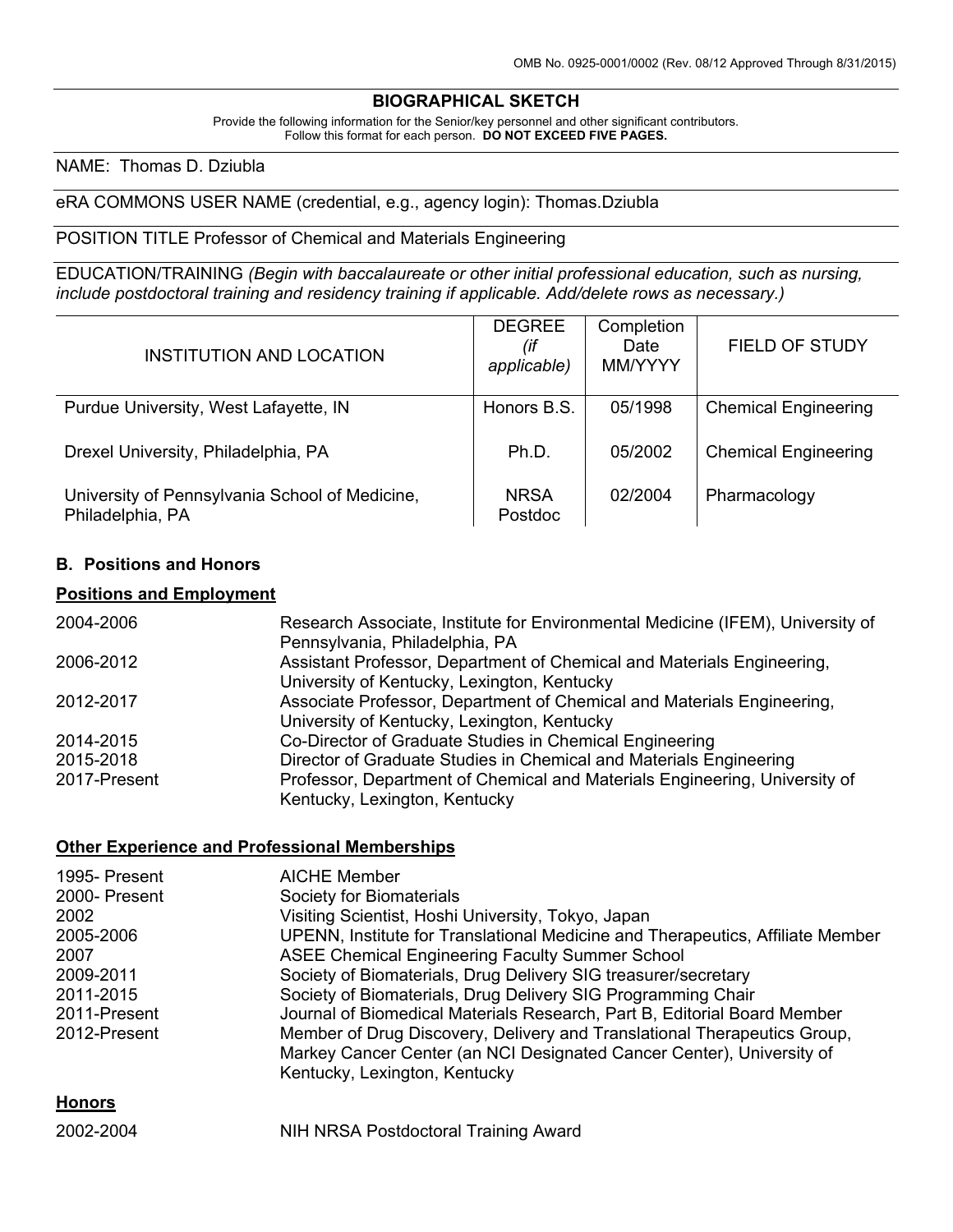| 2011      | Paper of Distinction (Top 10% of Research Presented) at Digestive Disease<br>Week's AGA Institute (Chicago, IL) |
|-----------|-----------------------------------------------------------------------------------------------------------------|
| 2011      | Kentucky Science and Engineering Foundation Commercialization Fund Award                                        |
| 2012-2017 | Gill Professor of Engineering, University of Kentucky                                                           |
| 2014      | Featured in UKnow Focus - Collaboration in Research                                                             |

## **C. Abbreviated Contribution to Science**

Please refer to this link for a complete list of my publications: https://www.ncbi.nlm.nih.gov/myncbi/collections/bibliography/43912632

## **Antioxidant Polymers**

Cellular oxidative stress, the overproduction of free radicals, is a central theme in many diseases, from cardiovascular diseases, neurological diseases and cancer. Moreover, as it impacts cytocompatibility and inflammation, oxidative stress also plays a key role in biomaterial biocompatibility. My laboratory has pioneered the area of antioxidant polymers as a potential way to tune material biocompatibility and serve as a possible treatment platform for oxidative stress related diseases. We have made degradable polyesters composed of polyphenols, including trolox, curcumin, quercetin and resveratrol. We have demonstrated the ability to inhibit injury resulting from metal nanoparticles, including nano cobalt and iron oxide nanoparticles. Along with Dr. Hilt, we have developed a poly(beta amino ester) based polymer system that is amendable to a number of natural and synthetic compounds drugs, providing a wide range of therapeutic, controlled release applications. This work has resulted in a Kentucky Commercialization Award, the founding of a new company, Bluegrass Advanced Materials, which is currently developing a polymeric antioxidant system for the treatment of oral mucositis.

- 1. P. Wattamwar, Y. Mo, R. Wan, R. Palli, Q. Zhang and T. Dziubla, "Antioxidant Activity of Degradable Polymer Poly(trolox ester) to Suppress Oxidative Stress Injury in the Cells." Advanced Functional Materials 20:147-154 (2010)
- 2. Cochran, D, Wattamwar, PP, Wydra R., Hilt, JZ, Anderson, KA, Eitel, RE, T.D. Dziubla "Suppressing iron oxide nanoparticle toxicity by vascular targeted antioxidant polymer nanoparticles" Biomaterials 34:9615- 9622 (2013)
- 3. VS Patil, TD Dziubla, DS Kalika\*, "Static and dynamic properties of biodegradable poly (antioxidant βamino ester) networks based on incorporation of curcumin multiacrylate," Polymer 75, 88-96 (2015)
- 4. Lakes AL, Jordan CT, Gupta P, Puleo DA, Hilt JZ, Dziubla TD. "Reducible disulfide poly(beta-amino ester) hydrogels for antioxidant delivery." Acta Biomaterialia 68:178-189 (2018)

## **Self-Assembled Polymer Films and Barriers**

Another active area of research of my laboratory is that of self-forming polymer barriers for surface wounds. In abdominal surgeries, organ surface damage can result in the formation of a fibrin clot that bridges adjacent surfaces. Left unchecked, this bridging can turn into a fibrous scar that links the surfaces into a surgical adhesion. These adhesions can cause severe pain, bowel obstructions and even infertility. Current strategies to prevent their formation rely upon placement of solid polymer films. However, these films do not always prevent adhesions as it is not always possible to know where they will form. We have demonstrated that by modifying a block copolymer of grafted poly(ethylene glycol)–b-poly(methacrylic acid) with affinity peptides (CREKA) directed to fibrin clots, it is possible to reduce the degree of adhesions formed in a mouse model. Since this initial work, we have extended the concept to oral wounds, were we have developed a layer by layer approach to deposit a film onto a surface that is resistance to chemical mechanical wear. Most recently, we have taken the concept further towards depositing worm micelles in a layer by layer crosslinked film. The resulting polymer network possesses a nanoscale fibrous structure that recreates the morphology of natural mucin. This work is extremely exciting as it represents a flexible technology for a variety of applications. Most importantly, it serves as the basis for the proposed depot approach described in this application.

- 1. J. Medley, E. Beane, E. Kaplan and T Dziubla\* "Block copolymers for the rational design of self-forming postsurgical adhesion barriers." Acta Biomaterialia 6:72-82 (2010)
- 2. Medley JM, Kaplan E, Oz HS, Sundararaj SC, Puleo DA, Dziubla TD\*. "Fibrin-targeted block copolymers for the prevention of postsurgical adhesions." J Biomed Mater Res B Appl Biomater. doi: 10.1002/jbm.b.31876 (2011)